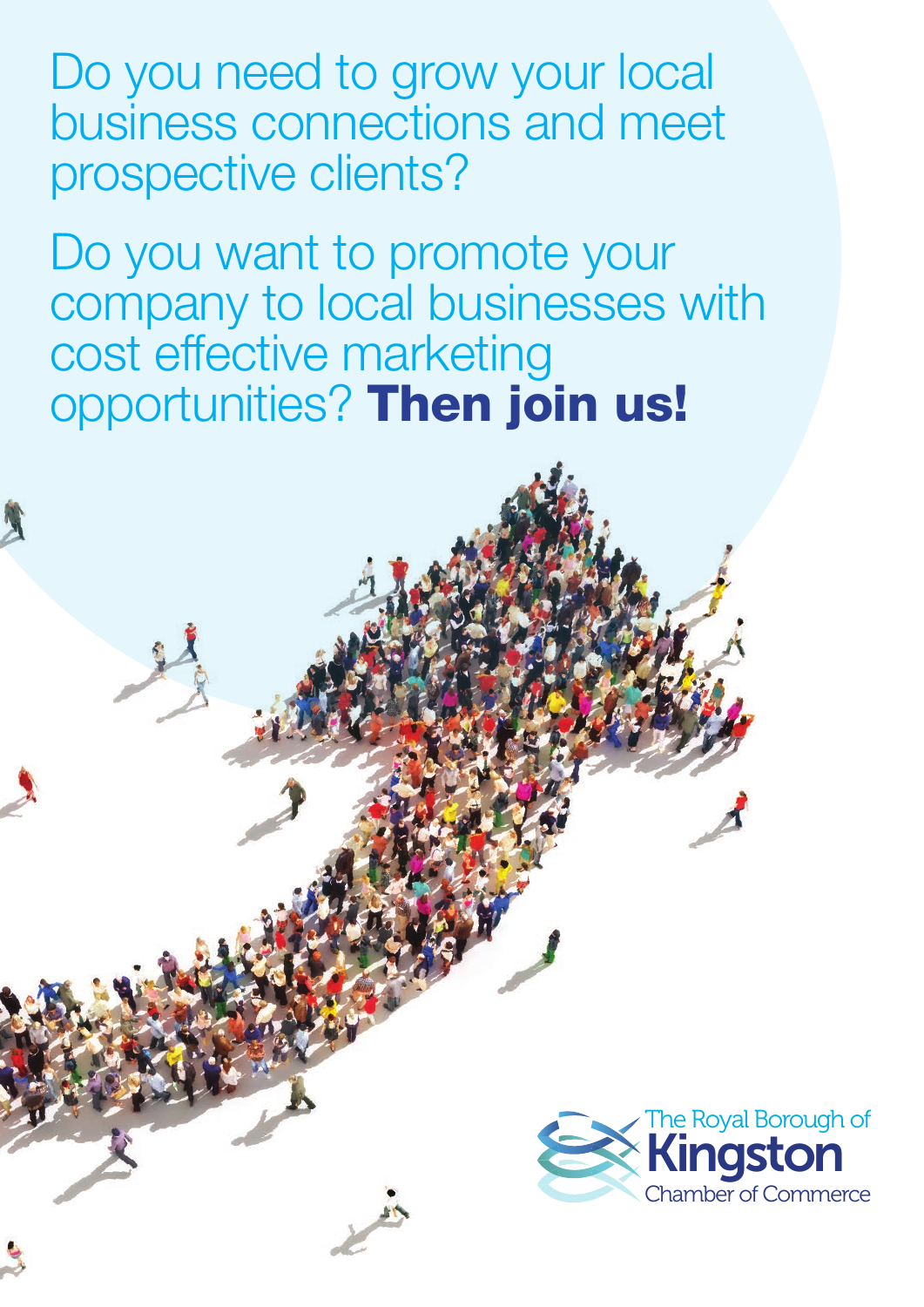Whether you are the manager of a large multi-national or work on your own from a home office, Kingston Chamber is **THE place to go to for business support.** We are the only formally recognised business support organisation in the Borough.

We have members of all sectors and sizes from a wide geographical area far beyond the Borough boundaries and there has never been a better time to join us.



### The benefits

- **Welcoming**, professional and supportive environment
- **Affordable** and accessible marketing resources included in your membership
- **Varied events** at different times of day and locations across the Borough, with reduced rates for members
- **Local** supply chain opportunities
- **No pressure**, no referral targets, no nonsense. Come to events when it suits you and because you want to!
- **Learning opportunities** and affordable training on all business-related matters
- **Excellent links** to the wider local community
- **Cost effective** so you can spread the cost with easy monthly payments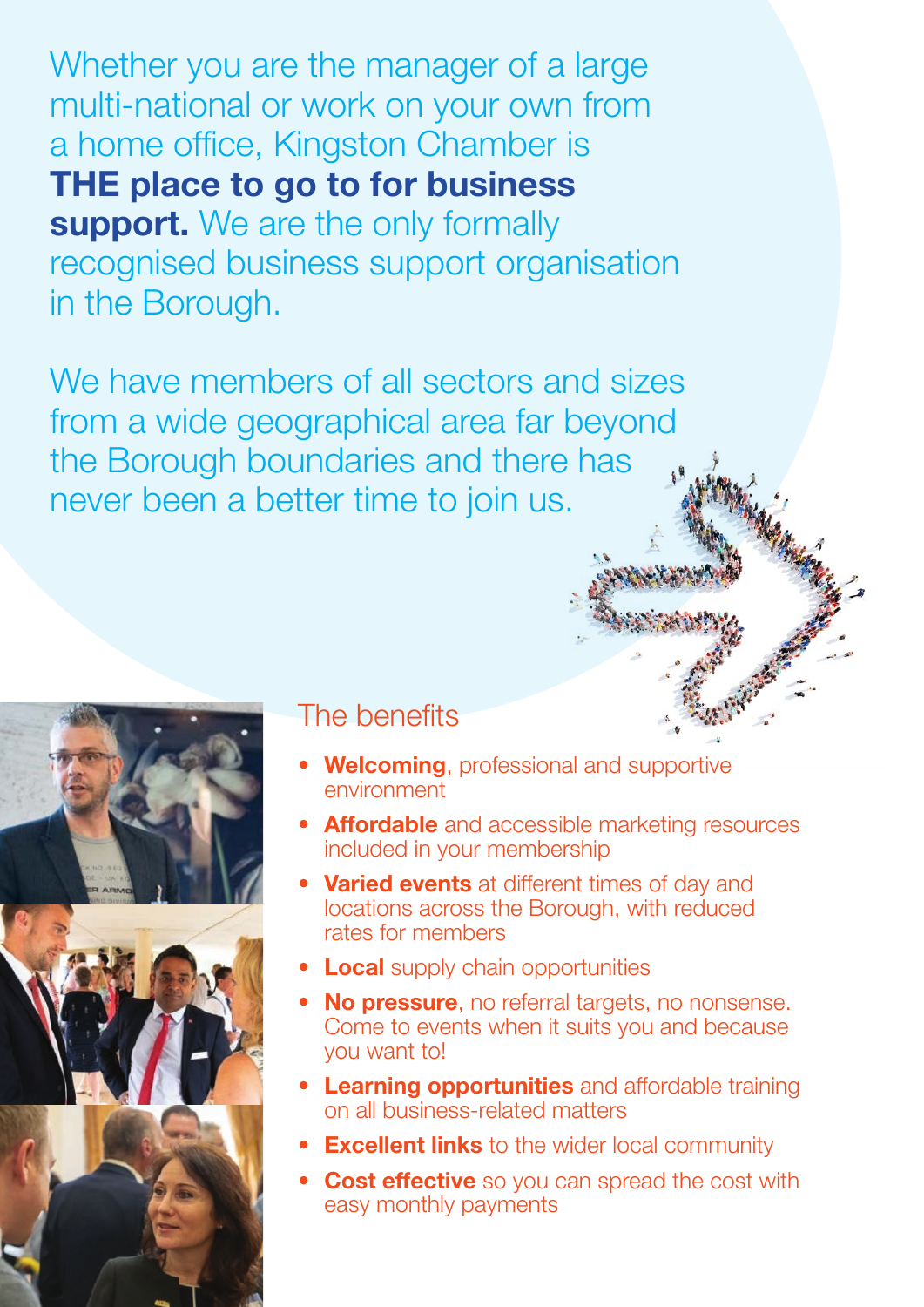

## Opportunities for you

#### • **Patronage**

The ultimate way of raising your brand profile, this prestigious membership allows your business to demonstrate its commitment to your local Chamber and community alike.

#### **• PR and Marketing**

Promote your events, services and offers through our website, email newsletters, blog page, social media, member offers and more.

#### **• Event Sponsorship**

With over 40 events and two EXPOs to choose from, sponsoring or hosting an event is a fantastic and affordable way to promote your business to a large audience.

#### **• Borough Business Magazine**

Our quarterly magazine keeps you up to date on business-related topics and offers our members a cost-effective platform, to reach over 4,000 readers.

> 1000+ guests at our events

> > **EXPO** attendees

 $500+$  expo attendees every year membership



events a year